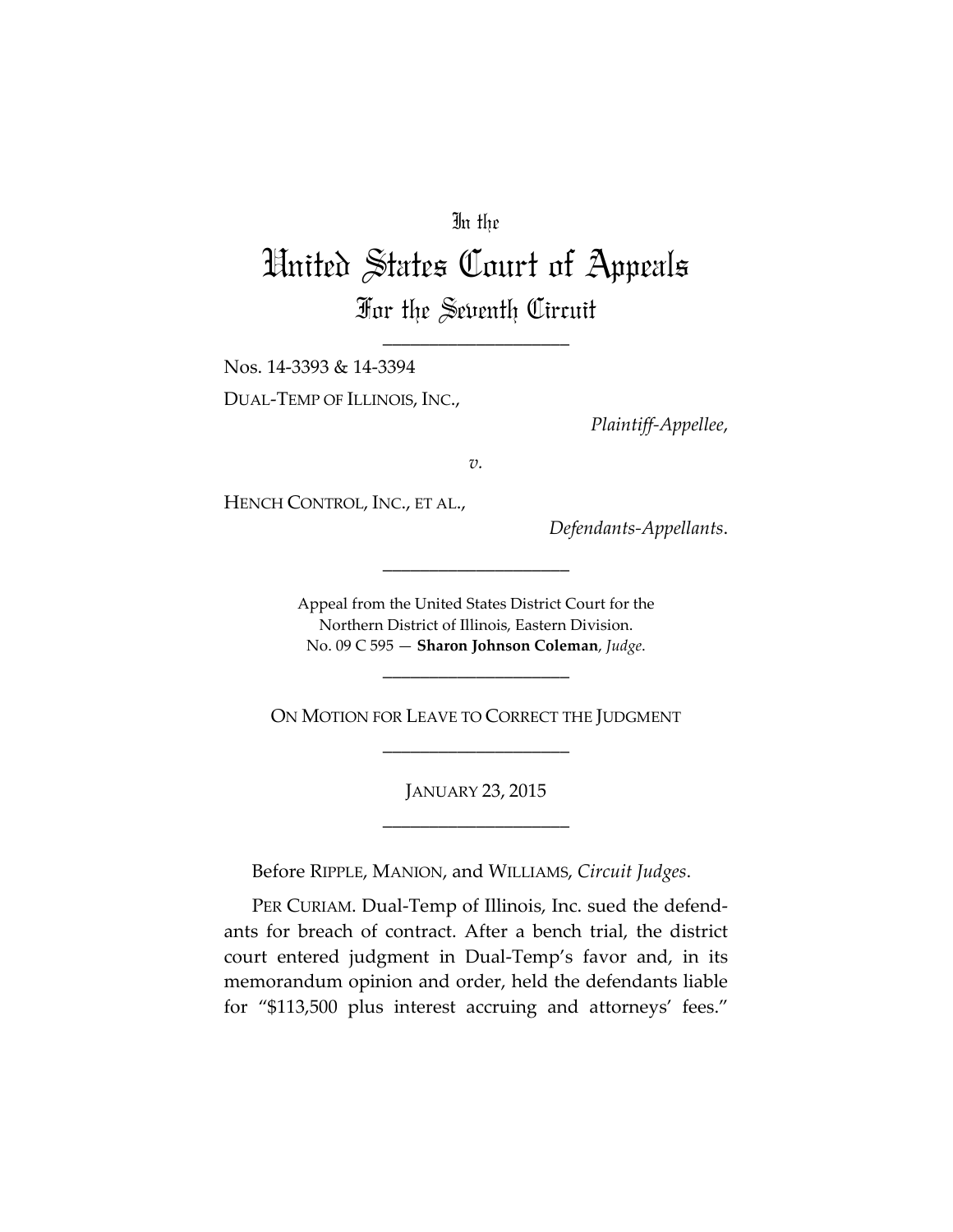When entering the judgment on the docket, the district court checked the box indicating that no prejudgment interest would be awarded.

Twenty-eight days later, Dual-Temp filed a motion in the district court to "quantify interest based on the memorandum opinion and order." The defendants filed these consolidated appeals the next day, and since the district court had not quantified prejudgment interest, this court ordered the parties to file memoranda explaining why the appeals should not be dismissed for lack of appellate jurisdiction. *See Osterneck v. Ernst & Whinney*, 489 U.S. 169, 175–76 (1989); *Dynegy Marketing & Trade v. Multiut Corp.*, 648 F.3d 506, 513 (7th Cir. 2011). While the parties were briefing that question, the district court addressed the motion to quantify, which the court construed as a motion to correct the judgment under Federal Rule of Civil Procedure 60(a). Explaining that it had intended to award prejudgment interest but had checked the wrong box on the judgment, the district court directed Dual-Temp to move this court for leave to correct the clerical mistake. Dual-Temp thus filed a motion for leave to correct the judgment and later, after the defendants did not respond, moved for a ruling granting the motion. The defendants have now responded that, because the district court has clarified that it intended to award prejudgment interest, these appeals are premature.

We have reviewed the parties' jurisdictional memoranda and the motions papers, and we conclude that there is no final judgment for the defendants to appeal. The award of prejudgment interest makes up part of a plaintiff's damages. *See Osterneck*, 489 U.S. at 175–76; *Dynegy*, 648 F.3d at 513; *Kaszuk v. Bakery & Confectionary Union & Indus. Int'l Pension*